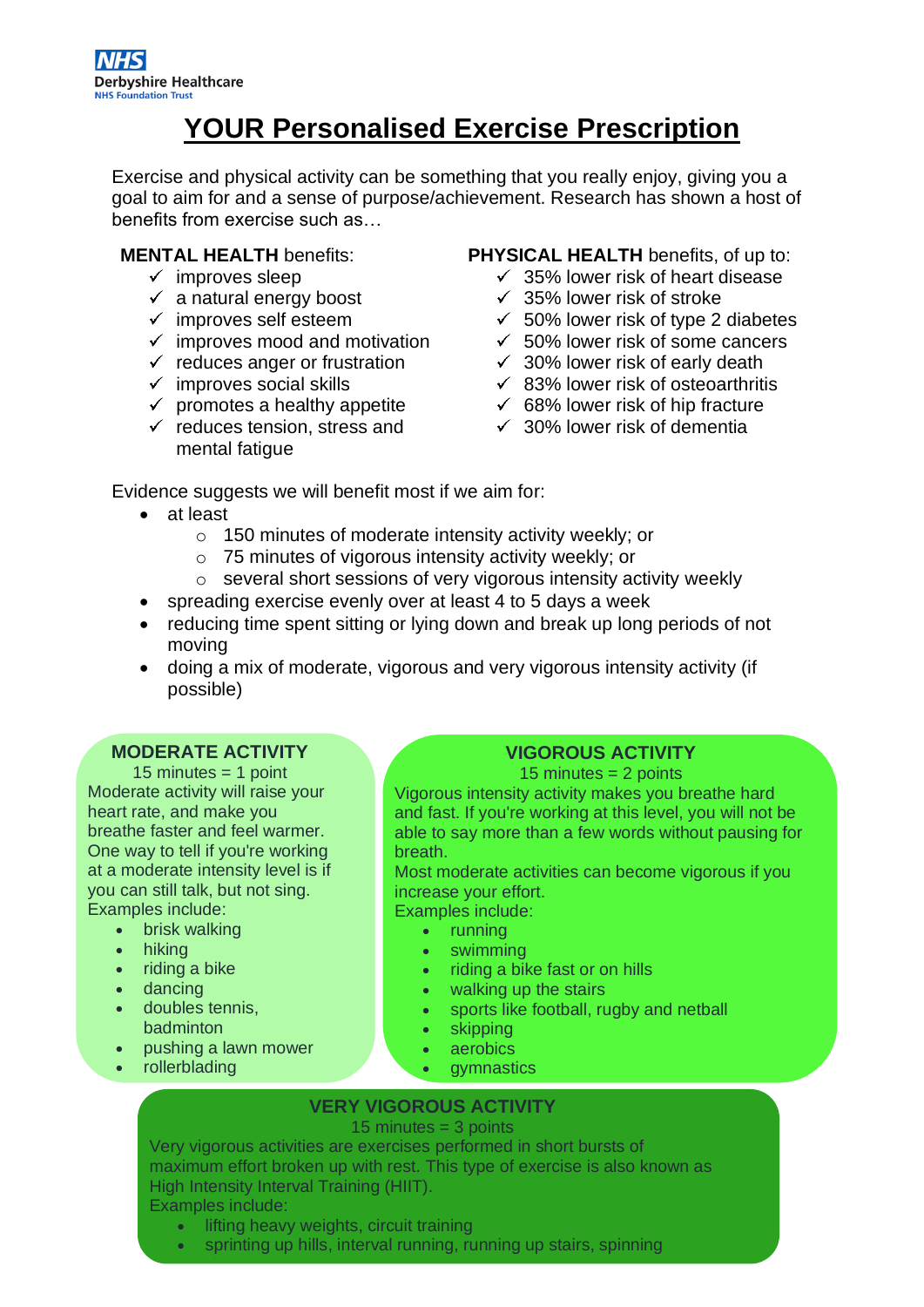#### **Over to YOU!**

Using the boxes above, fill in the week activity planner overleaf to set yourself an activity target this week. Aim to reach a target of 10 exercise points a week and complete for 10-12 weeks for maximum benefit and sustained lifestyle changes.

Suggestion: start with a small target and build up by 2 points a week until completing at least 10 points a week.

**Remember to make your exercise plan a week in advance and follow the plan not your mood**!



#### **Local services:**

Live Life Better Derby: [https://www.livelifebetterderbyshire.org.uk/services/getting](https://www.livelifebetterderbyshire.org.uk/services/getting-active/getting-active.aspx)[active/getting-active.aspx](https://www.livelifebetterderbyshire.org.uk/services/getting-active/getting-active.aspx) Move More Derby: <https://www.movemorederby.co.uk/trails> GoodGym:<https://www.goodgym.org/areas/derby> ParkRun: <https://www.parkrun.org.uk/markeaton/> LiveWell Derby:<https://www.livewellderby.co.uk/services> Multiple Derbyshire groups: [https://www.derbyshire.gov.uk/social-health/health-and](https://www.derbyshire.gov.uk/social-health/health-and-wellbeing/your-health/healthy-and-active-lifestyles/active-lifestyles.aspx)[wellbeing/your-health/healthy-and-active-lifestyles/active-lifestyles.aspx](https://www.derbyshire.gov.uk/social-health/health-and-wellbeing/your-health/healthy-and-active-lifestyles/active-lifestyles.aspx)